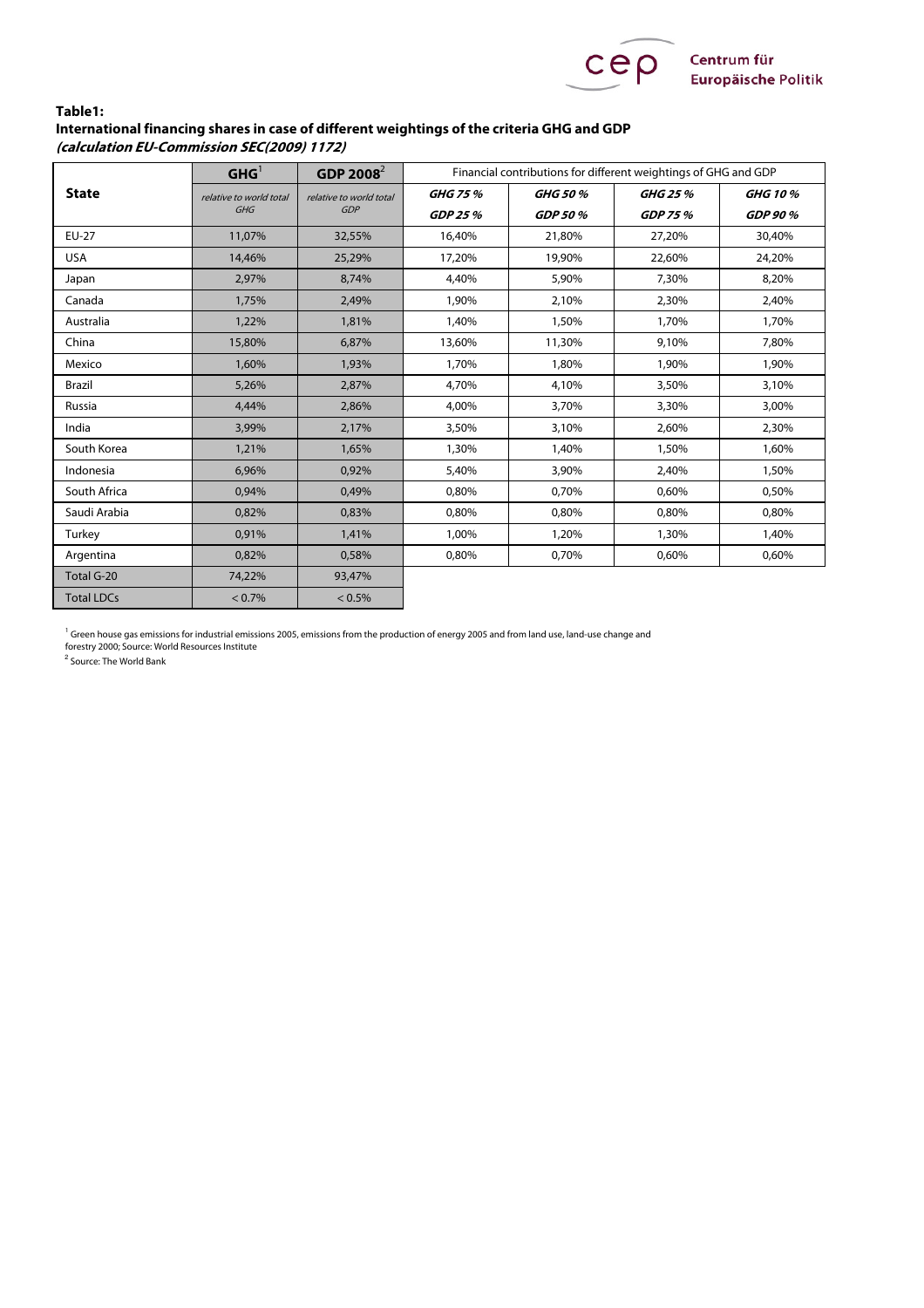

## **Table 2a: Member states' hypothetical financing shares when contributions are paid by the member states' budget (own calculations)**

| <b>Member State</b>  | GHG <sup>1</sup>                      | $GDP 2008^2$                          |          | Financial contributions for different weightings of GHG and GDP |                |                |  |  |
|----------------------|---------------------------------------|---------------------------------------|----------|-----------------------------------------------------------------|----------------|----------------|--|--|
|                      | relative to world total<br><b>GHG</b> | relative to world total<br><b>GDP</b> | GHG 75 % | GHG 50 %                                                        | GHG 25 %       | <b>GHG 10%</b> |  |  |
|                      |                                       |                                       | GDP 25 % | GDP 50 %                                                        | <b>GDP 75%</b> | GDP 90 %       |  |  |
| Austria              | 0,22%                                 | 0,69%                                 | 0,34%    | 0,45%                                                           | 0,57%          | 0,64%          |  |  |
| Belgium              | 0,33%                                 | 0,82%                                 | 0,45%    | 0,58%                                                           | 0,70%          | 0,77%          |  |  |
| <b>Bulgaria</b>      | 0,14%                                 | 0,08%                                 | 0,13%    | 0,11%                                                           | 0,10%          | 0,09%          |  |  |
| Cyprus               | 0,02%                                 | 0,04%                                 | 0,02%    | 0,03%                                                           | 0,03%          | 0,03%          |  |  |
| Czech Republic       | 0,35%                                 | 0,36%                                 | 0,35%    | 0,35%                                                           | 0,35%          | 0,36%          |  |  |
| Denmark              | 0,14%                                 | 0,57%                                 | 0,25%    | 0,35%                                                           | 0,46%          | 0,52%          |  |  |
| Estonia              | 0,05%                                 | 0,04%                                 | 0,05%    | 0,04%                                                           | 0,04%          | 0,04%          |  |  |
| Finland              | 0,16%                                 | 0,45%                                 | 0,23%    | 0,30%                                                           | 0,38%          | 0,42%          |  |  |
| France               | 1,15%                                 | 4,71%                                 | 2,04%    | 2,93%                                                           | 3,82%          | 4,35%          |  |  |
| Germany              | 2,35%                                 | 6,03%                                 | 3,27%    | 4,19%                                                           | 5,11%          | 5,66%          |  |  |
| <b>Great Britain</b> | 1,55%                                 | 4,37%                                 | 2,25%    | 2,96%                                                           | 3,66%          | 4,08%          |  |  |
| Greece               | 0,29%                                 | 0,59%                                 | 0,37%    | 0,44%                                                           | 0,51%          | 0,56%          |  |  |
| Hungary              | 0,18%                                 | 0,26%                                 | 0,20%    | 0,22%                                                           | 0,24%          | 0,25%          |  |  |
| Ireland              | 0,13%                                 | 0,47%                                 | 0,21%    | 0,30%                                                           | 0,38%          | 0,43%          |  |  |
| Italy                | 1,36%                                 | 3,78%                                 | 1,97%    | 2,57%                                                           | 3,18%          | 3,54%          |  |  |
| Latvia               | 0,03%                                 | 0,06%                                 | 0,04%    | 0,04%                                                           | 0,05%          | 0,05%          |  |  |
| Lithuania            | 0,05%                                 | 0,08%                                 | 0,06%    | 0,06%                                                           | 0,07%          | 0,08%          |  |  |
| Luxembourg           | 0,03%                                 | 0,09%                                 | 0,05%    | 0,06%                                                           | 0,08%          | 0,08%          |  |  |
| Malta                | 0,01%                                 | 1,42%                                 | 0,36%    | 0,71%                                                           | 1,07%          | 1,28%          |  |  |
| Poland               | 0,87%                                 | 0,87%                                 | 0,87%    | 0,87%                                                           | 0,87%          | 0,87%          |  |  |
| Portugal             | 0,17%                                 | 0,40%                                 | 0,23%    | 0,29%                                                           | 0,34%          | 0,38%          |  |  |
| Rumania              | 0,29%                                 | 0,33%                                 | 0,30%    | 0,31%                                                           | 0,32%          | 0,33%          |  |  |
| Slovakia             | 0,12%                                 | 0,16%                                 | 0,13%    | 0,14%                                                           | 0,15%          | 0,15%          |  |  |
| Slovenia             | 0,05%                                 | 0,09%                                 | 0,06%    | 0,07%                                                           | 0,08%          | 0,09%          |  |  |
| Spain                | 1,00%                                 | 2,65%                                 | 1,41%    | 1,82%                                                           | 2,24%          | 2,48%          |  |  |
| Sweden               | 0,15%                                 | 0,79%                                 | 0,31%    | 0,47%                                                           | 0,63%          | 0,73%          |  |  |
| The Netherlands      | 0,53%                                 | 0,01%                                 | 0,40%    | 0,27%                                                           | 0,14%          | 0,06%          |  |  |
| <b>EU-27</b>         | 11,77%                                | 30,18%                                | 16,37%   | 20,97%                                                          | 25,58%         | 28,34%         |  |  |

<sup>1</sup> Green house gas emissions for industrial emissions 2005, emissions from the production of energy 2005 and from land use, land-use change and<br>forestry 2000; Source: World Resources Institute

<sup>2</sup> Source: The World Bank